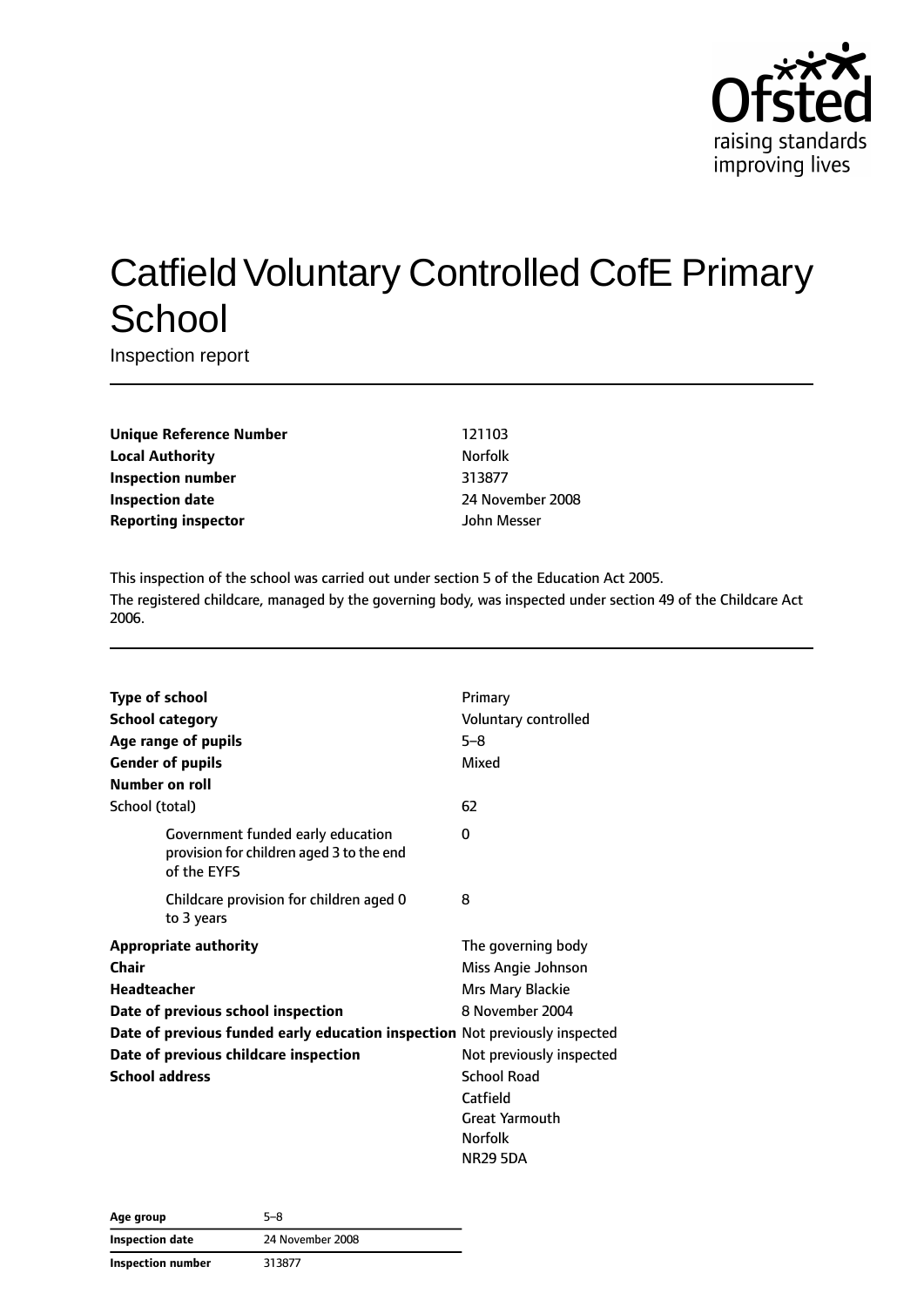**Telephone number** 01692580568 **Fax number** 01692580568

| Age group         | 5–8              |
|-------------------|------------------|
| Inspection date   | 24 November 2008 |
| Inspection number | 313877           |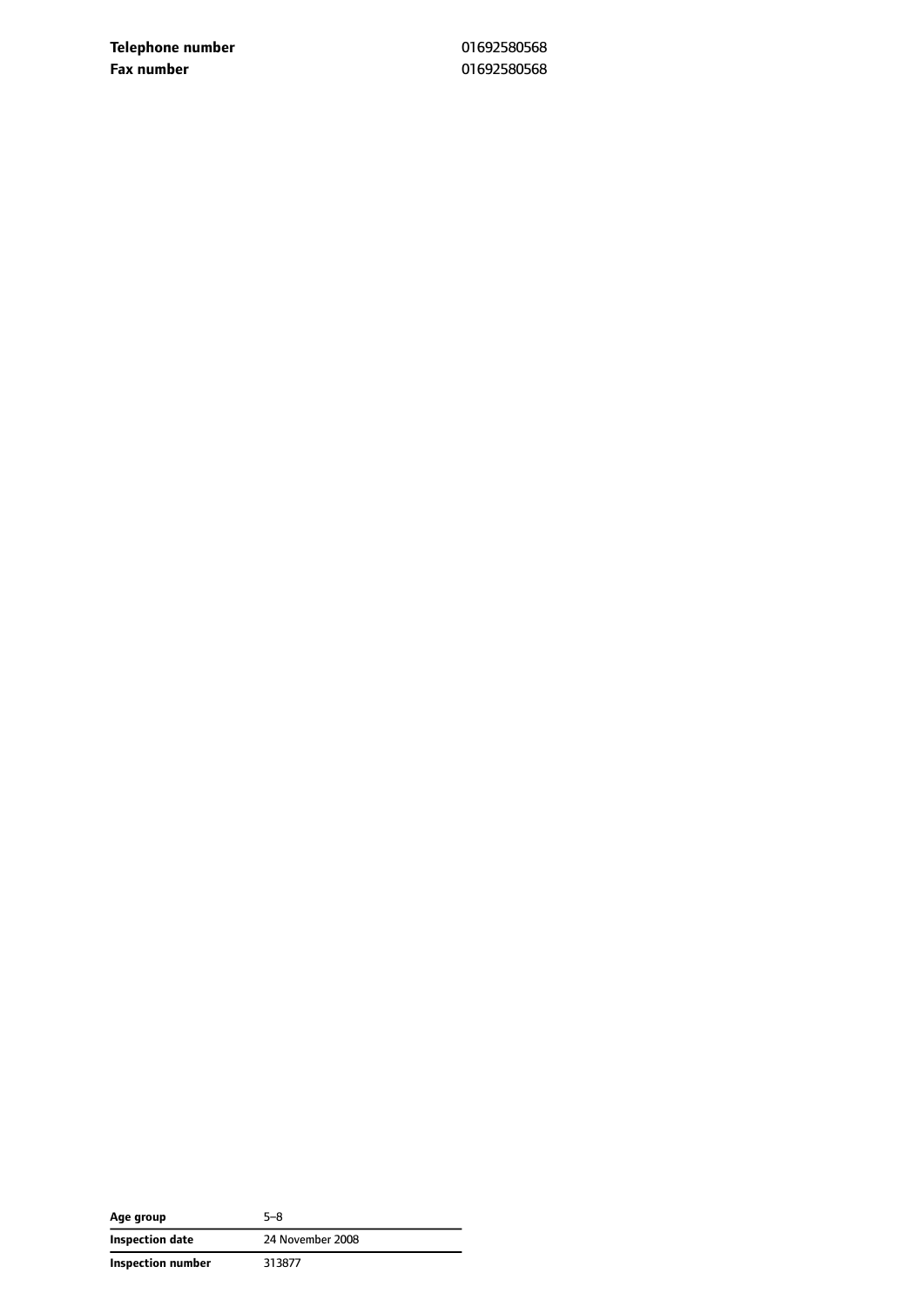.

<sup>©</sup> Crown copyright 2008

Website: www.ofsted.gov.uk

This document may be reproduced in whole or in part for non-commercial educational purposes, provided that the information quoted is reproduced without adaptation and the source and date of publication are stated.

Further copies of this report are obtainable from the school. Under the Education Act 2005, the school must provide a copy of this report free of charge to certain categories of people. A charge not exceeding the full cost of reproduction may be made for any other copies supplied.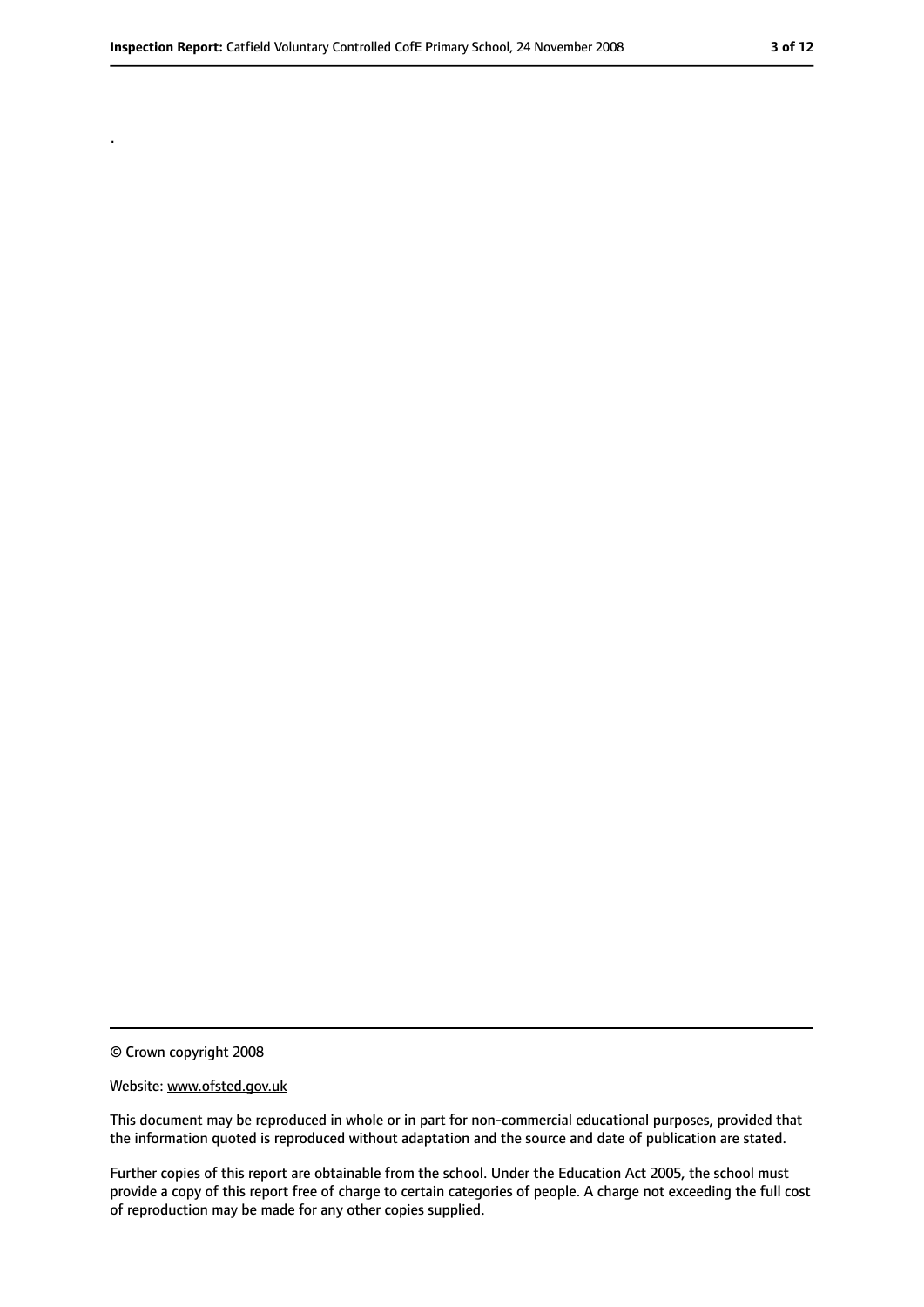# **Introduction**

The inspection was carried out by two Additional Inspectors.

## **Description of the school**

This school has three classes and is much smaller than most primary schools. The school was a first school at the time of the last inspection. Since 2006 it has extended the age range it caters for and this year, for the first time, it has pupils up to Year 6. The Reception class caters for children in the Early Years Foundation Stage (EYFS) and there is a pre-school playgroup on site which also runs after school clubs and holiday play schemes. There is an exceptionally wide spread of attainment on entry with some children showing advanced skills. However, most enter with attainment that is below the levels usually expected, particularly in communication, language and literacy and mathematical development. Most pupils are from White British backgrounds and a very small number are from minority ethnic groups. The proportion of pupils who have learning difficulties and/or disabilities is well above average and a high number have statements of special educational need. The proportion of pupils who enter or leave the school part-way through this stage of their education is above average. Most pupils are from the village but over a quarter come from further afield. The school hasthe Eco Schools Silver Award, the Healthy Schools Award and the Activemark Award.

## **Key for inspection grades**

| Grade 1 | Outstanding  |
|---------|--------------|
| Grade 2 | Good         |
| Grade 3 | Satisfactory |
| Grade 4 | Inadequate   |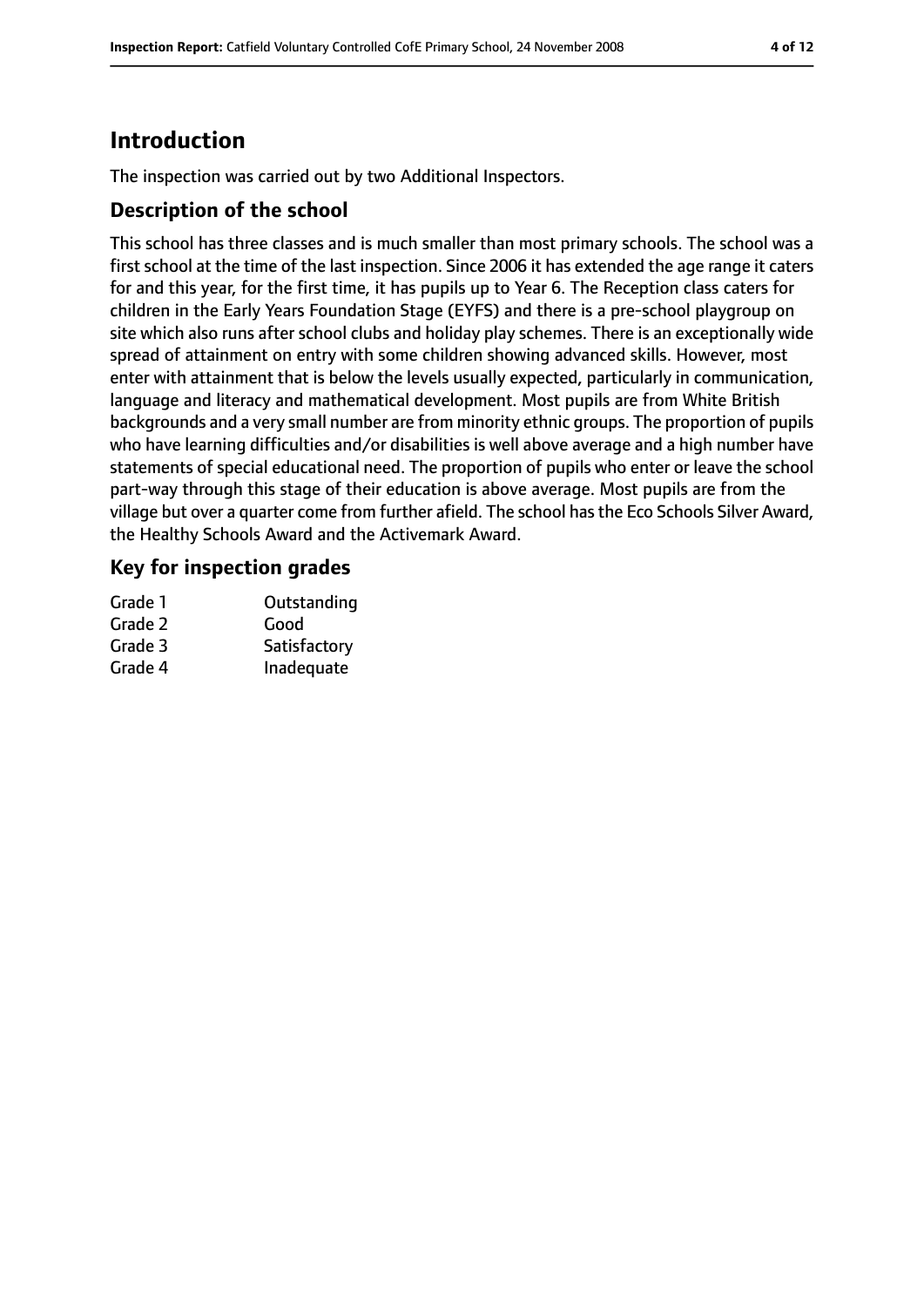# **Overall effectiveness of the school**

#### **Grade: 2**

This is a good school with a strong focus on tailoring teaching strategies to meet the particular learning needs of every child. Faster learners are appropriately challenged and they often make rapid progress and attain high standards. The high proportion of pupils who find learning difficult are supported well and make good progress. Achievement is good and pupils do well to attain standards that are broadly average overall. Many pupils find it difficult to write clearly because they have a narrow vocabulary. There are too few opportunities for them to engage in drama and make believe to stimulate their imaginations and extend their vocabularies. Also teachers' expectations of the quality of the presentation of written work are not always high enough.

Teaching is good and is supported particularly well by a good number of skilled teaching assistants. Pupils say that lessons are fun. Staff have detailed knowledge of each individual child and use this well to adjust teaching strategies so that all pupils can achieve success. Staff monitor pupils' progress closely, maintain detailed records and use data well to pinpoint any pupils who seem to be underachieving and might need extra support. Interactive white boards are used well to support teaching and learning, especially when linked to the internet.

Pupils' personal development is good and a particular strength of the school. Pupils enjoy school and appreciate the friendships they make. Newcomers to the school receive a warm welcome and settle in quickly. Pupils say that they like the small size of the school and that it is like one big happy family. The school attracts an increasing number of pupils from outside the immediate area because it has developed a reputation for helping those who find learning difficult. Pupils are keen to learn and eager to succeed. One key feature of the school is the way that staff listen intently to pupils' thoughts and opinions. This encourages pupils to offer their views and express themselves confidently. Behaviour is mostly good. Pupils are sensitive to the needs of others. They wholeheartedly support charitable fund raising and are enthusiastic about helping a school in Malawi.

The curriculum is good, broad and relevant to pupils' needs. Leaders have made good progress in developing and extending the curriculum from that which met the needs of a first school to one which supports pupils' learning across the full primary age range. Energy conservation, recycling initiatives and how to grow food are key features as pupils learn about the importance of ecology. Consequently, they are acutely aware of their responsibilities to the global community. There is a strong emphasis on extending pupils' key skills in literacy, numeracy and information and communication technology (ICT). Pupils enjoy learning to speak Italian, Spanish and French.

Care, guidance and support are good and are top priorities. Close attention is paid to pupils' health, safety and welfare. This helps pupils to feel safe and secure and supports their learning well. Pupils are given good advice about eating a balanced diet and taking plenty of exercise so that they develop a good understanding about how to lead healthy lifestyles. They receive good guidance about how to improve their work and reach the next stages in their learning.

The headteacher leads the school well. She has been the driving force behind transforming the school from a first school that occupied poor premises into a successful primary school that has good accommodation. Parents are delighted with the education provided for their children and report that the school is at the heart of the local community. As one observed, 'There is a marvellous community spirit and the school is a very welcoming place where there is great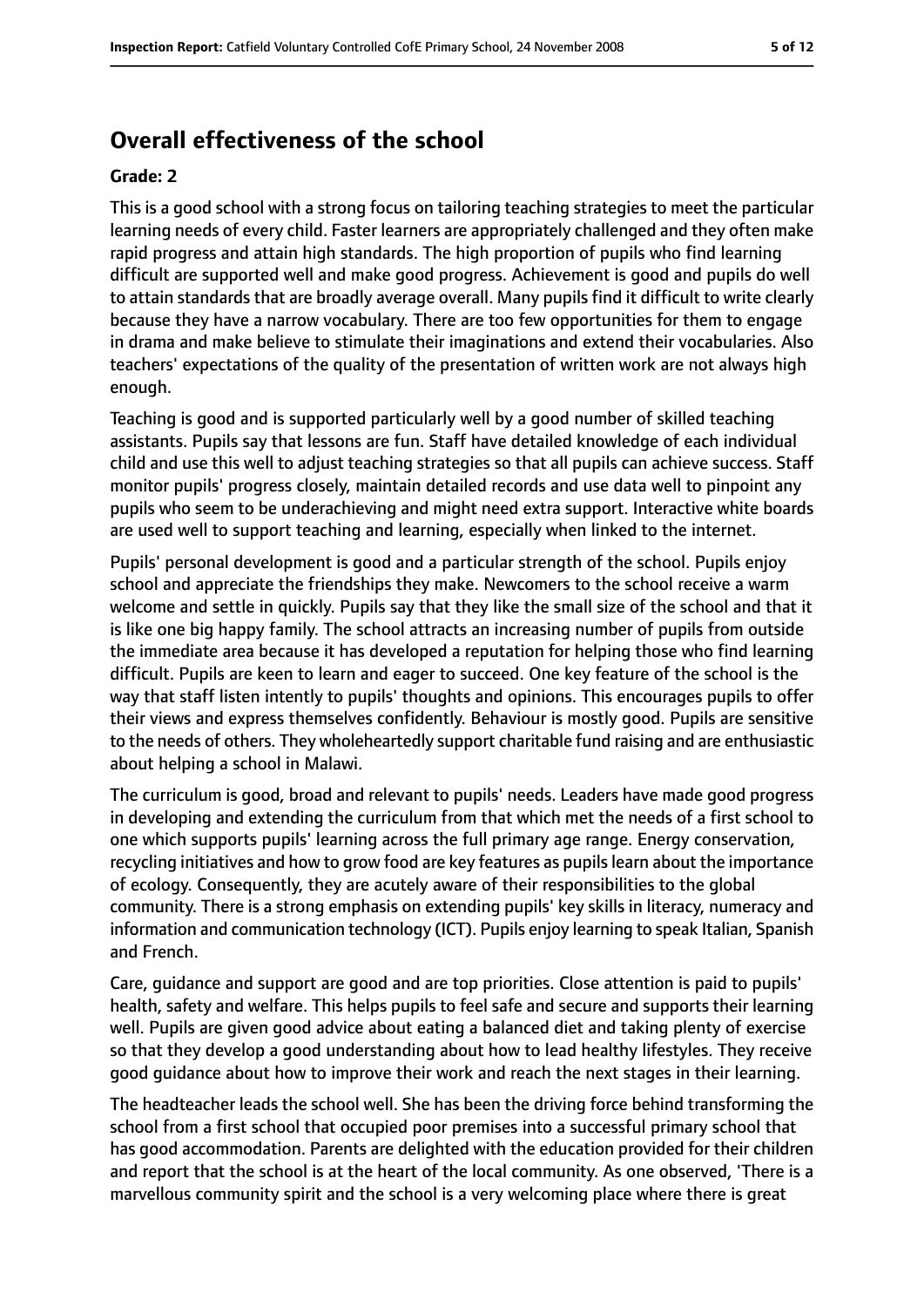enthusiasm for learning which is supported by an enthusiastic teaching team who use a variety of ways to encourage the best from each child.' The governing body, ably led by the chair, monitors the school's performance closely. Governors visit frequently, examine data closely and are as keen as the staff to improve provision, so that every individual pupil can achieve as much success as possible. The school's self-evaluation is accurate and highlights the most important areas for further improvement. There has been good improvement since the last inspection. The school has emerged from a difficult period when staffing difficulties and building works interrupted the continuity of pupils' learning. It is now entering a more settled phase and is poised to go from strength to strength.

## **Effectiveness of the Early Years Foundation Stage**

#### **Grade: 2**

Children receive a warm welcome and quickly settle into the life of the school. Children's abilities are assessed thoroughly and information is used well to match work to their widely varying stages of development. Children are very happy in school and show a high level of confidence in talking with adults. Teachers and teaching assistants work well together to provide a stimulating environment that encourages children to explore the world around them and develop their independence. As a result, children make good progress from their different starting points to attain nationally expected standards by the end of the Reception year. An interesting range of activities, firmly rooted in developing children's skills across all areas of learning, makes each day relevant and fun. However, the outside area is not used enough to explore and investigate the natural world. Staff have developed very good partnerships with parents. Meetings are organised where parents can share their concerns and discuss ways in which they can support their children. The broad range of good quality activities help children to make good progress. The leadership and management of teaching and the curriculum are good. The team have begun to implement the new EYFS curriculum successfully.

#### **What the school should do to improve further**

- Stimulate pupils' imagination and extend their vocabulary in order to raise standards in writing.
- Improve the quality of presentation in the work that pupils produce.

# **Achievement and standards**

#### **Grade: 2**

Pupils achieve well, often from low starting points. They make good progress in the Reception class and most attain the standards expected by the end of the Reception Year. They continue to make good progress in Years 1 to 6 so that by the end of Year 6 most attain standards that are broadly average overall. This represents good achievement given the many factors that have had a negative impact on pupils' learning in the past. The very small numbers in each year group and the high proportion of pupils with statements of special educational needs means that statistical comparisons with national averages are not very meaningful. The school's assessment data shows that the more able pupils make good progress and attain standards that are above average. Staff are successful in helping all groups of pupils to achieve their best.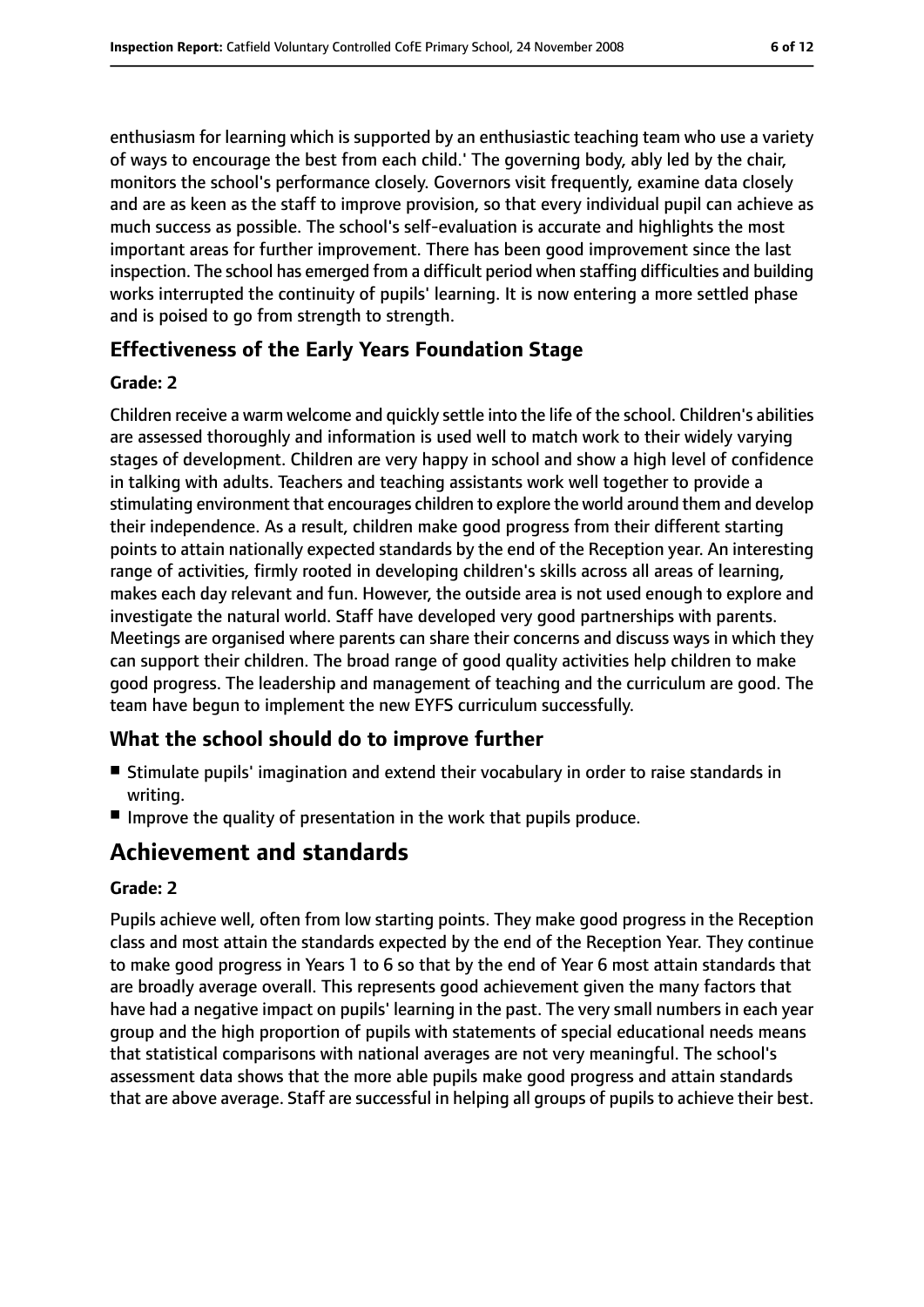# **Personal development and well-being**

#### **Grade: 2**

Pupils are happy at school and attendance is good. Pupils are well-behaved and show good attitudes to their work. Pupils feel safe and are confident that, if there are problems, staff will help to sort things out. A good start has been made on involving pupils in identifying how they can improve their work but this is not yet consistently embedded in practice. The school council gets things done. They have, for example, successfully petitioned the highways authority to reduce the speed limit around the school and have persuaded the county council to give them fruit trees. Spiritual, moral, social and cultural development is good. Pupils are well aware of how to keep themselves safe and healthy. At lunch time, wholesome food is served and pupils are encouraged to bring healthy packed lunches. Good development of pupils' basic skills and their willingness to work alongside one another show they prepared securely for their future economic well-being.

# **Quality of provision**

## **Teaching and learning**

#### **Grade: 2**

Teaching is good, lessons are carefully planned and classrooms are highly organised to support learning. In each classroom, clear displays include prompts to help pupils with spelling, writing and numeracy. However, handwriting and the neat presentation of work are not always given enough emphasis and teachers too readily accept work which is poorly presented. Teaching assistants are well trained and are particularly good at supporting pupils who find learning difficult. Pupils who have challenging emotional and behavioural difficulties are managed quietly and firmly when, occasionally, they find it hard to control their outbursts of strong feelings. Warm relationships and a business-like approach to learning typifies lessons. Pupils respond well and take their work seriously. Staff constantly assess pupils' work and use assessments well to match tasks to pupils' widely varying stages of development.

#### **Curriculum and other activities**

#### **Grade: 2**

Leaders have successfully extended the curriculum so that it now encompasses all the National Curriculum programmes of study for Key Stage 2. There is a good range of after-school clubs and educational visits to enrich learning. Children themselves organise lunchtime activities, such as the 'Lego club'. The school has identified the need to link subjects together to create interesting themes that capture pupils' interests. Special events, such as Reading Week and Creativity Week, help to deepen learning and provide good opportunities for fun. Pupils participate in multicultural festivals, which extends their understanding of different customs and beliefs well. They study the local environment and develop a good understanding of the uniqueness of East Anglia.

#### **Care, guidance and support**

#### **Grade: 2**

Staff know pupils well and provide sensitive, personal support and pastoral care. This ethos is a platform for the school's work and promotes good relationships. There are good links with the playgroup that shares the site and this paves the way for smooth transition into the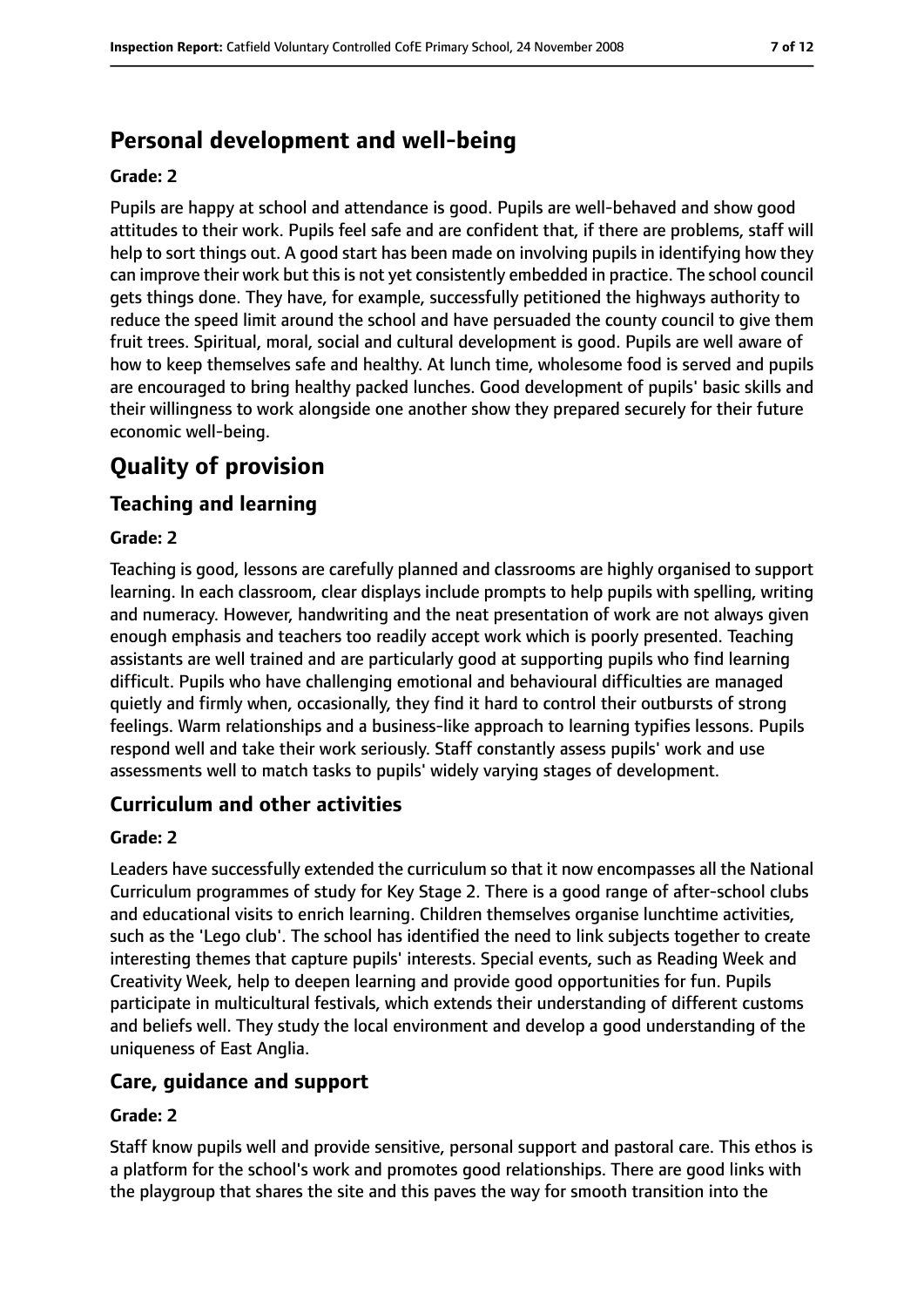Reception class. Safeguarding procedures are robust. Pupils thrive in a supportive environment. Staff are good at encouraging pupils to express their views and enable them to influence many aspects of school life. The needs of pupils who find learning difficult are supported very well by a highly skilled team. Marking of pupil's work is regular and encouraging but pupils do not have enough guidance about neat presentation. Teachers regularly monitor the performance of pupils and inform them of their progress.

# **Leadership and management**

#### **Grade: 2**

The headteacher's drive and vision have been key in developing the school from a first school into a flourishing primary school. She has gathered around her a highly committed staff, keen to move the school forward. An ethos has been established that embraces all pupils equally and makes them feel that they are important members of the school community. Governors are closely associated with the school and have worked hard to develop provision, particularly in improving accommodation and resources. The school is now well equipped, well staffed and well placed to improve further. The school has identified the need to develop the roles of subject leaders by sharing responsibilities more widely.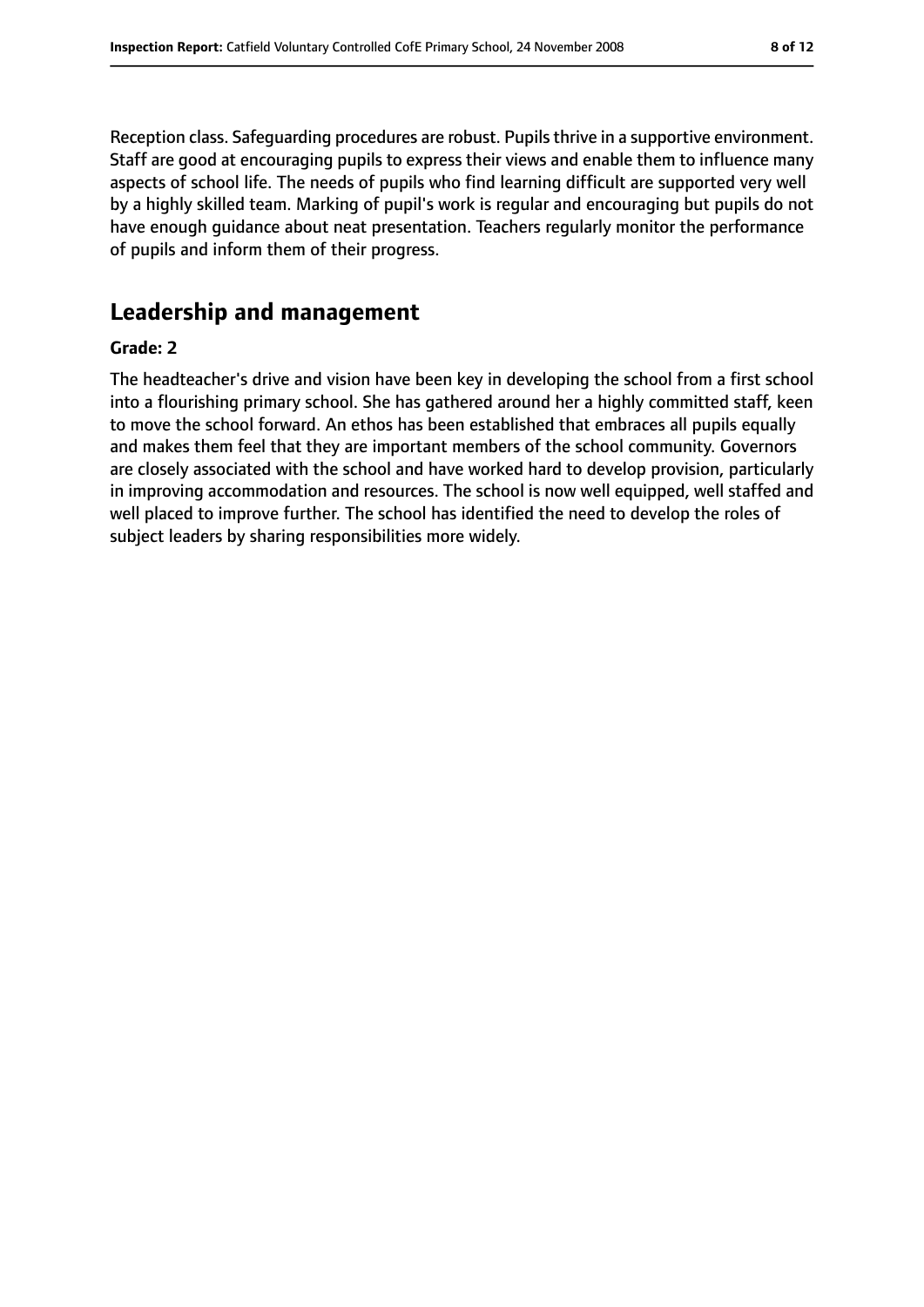**Any complaints about the inspection or the report should be made following the procedures set out in the guidance 'Complaints about school inspection', which is available from Ofsted's website: www.ofsted.gov.uk.**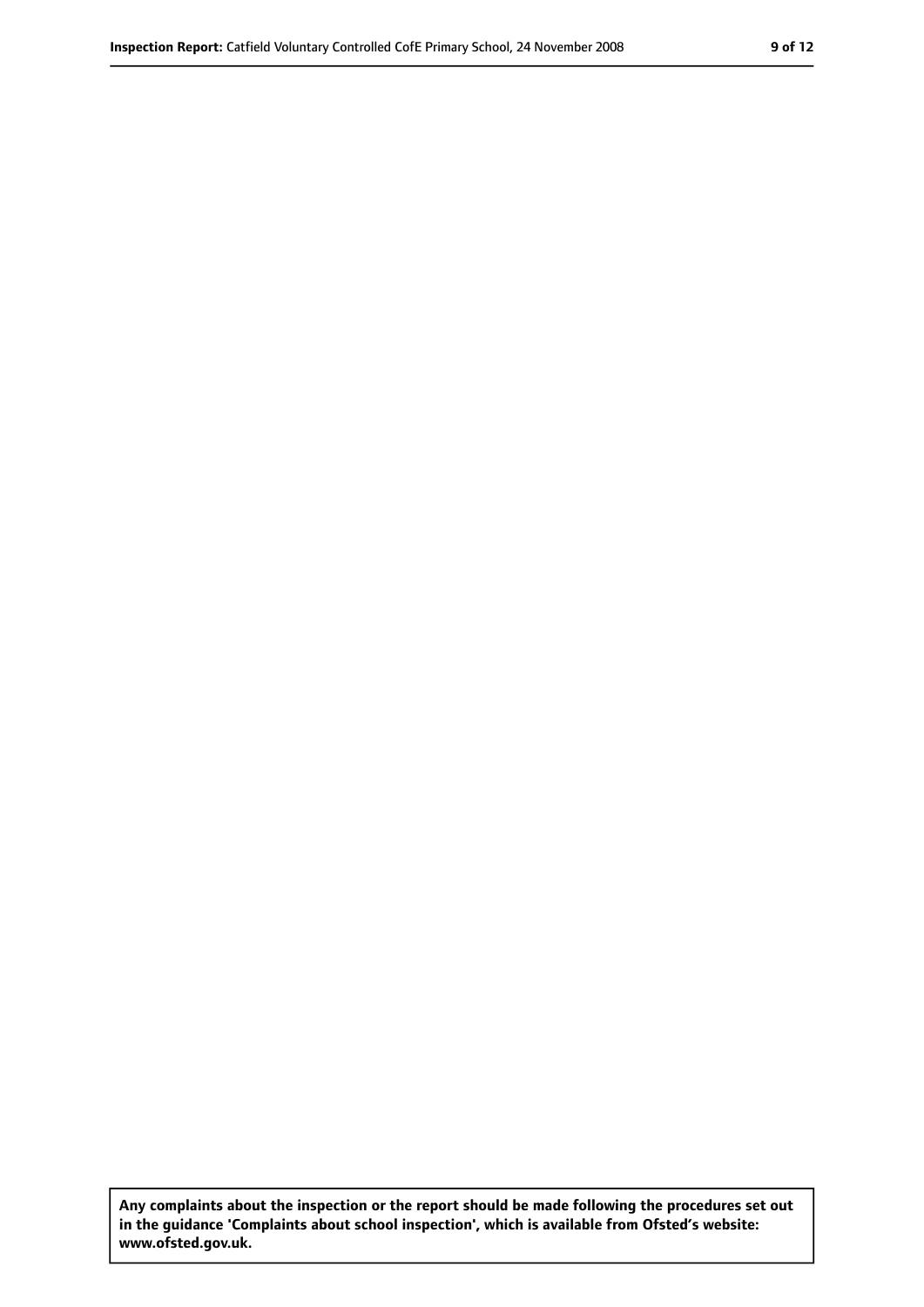# **Inspection judgements**

| \ Key to judgements: grade 1 is outstanding, grade 2 good, grade 3 satisfactory, and | <b>School</b>  |
|--------------------------------------------------------------------------------------|----------------|
| arade 4 inadequate                                                                   | <b>Overall</b> |

## **Overall effectiveness**

| How effective, efficient and inclusive is the provision of<br>education, integrated care and any extended services in meeting the<br>needs of learners? |     |
|---------------------------------------------------------------------------------------------------------------------------------------------------------|-----|
| Effective steps have been taken to promote improvement since the last<br>inspection                                                                     | Yes |
| How well does the school work in partnership with others to promote learners'<br>well being?                                                            |     |
| The capacity to make any necessary improvements                                                                                                         |     |

## **Effectiveness of the Early Years Foundation Stage**

| How effective is the provision in meeting the needs of children in the<br><b>EYFS?</b>       |  |
|----------------------------------------------------------------------------------------------|--|
| How well do children in the EYFS achieve?                                                    |  |
| How good are the overall personal development and well-being of the children<br>in the EYFS? |  |
| How effectively are children in the EYFS helped to learn and develop?                        |  |
| How effectively is the welfare of children in the EYFS promoted?                             |  |
| How effectively is provision in the EYFS led and managed?                                    |  |

## **Achievement and standards**

| How well do learners achieve?                                                                               |  |
|-------------------------------------------------------------------------------------------------------------|--|
| The standards <sup>1</sup> reached by learners                                                              |  |
| How well learners make progress, taking account of any significant variations<br>between groups of learners |  |
| How well learners with learning difficulties and/or disabilities make progress                              |  |

### **Annex A**

<sup>&</sup>lt;sup>1</sup>Grade 1 - Exceptionally and consistently high; Grade 2 - Generally above average with none significantly below average; Grade 3 - Broadly average to below average; Grade 4 - Exceptionally low.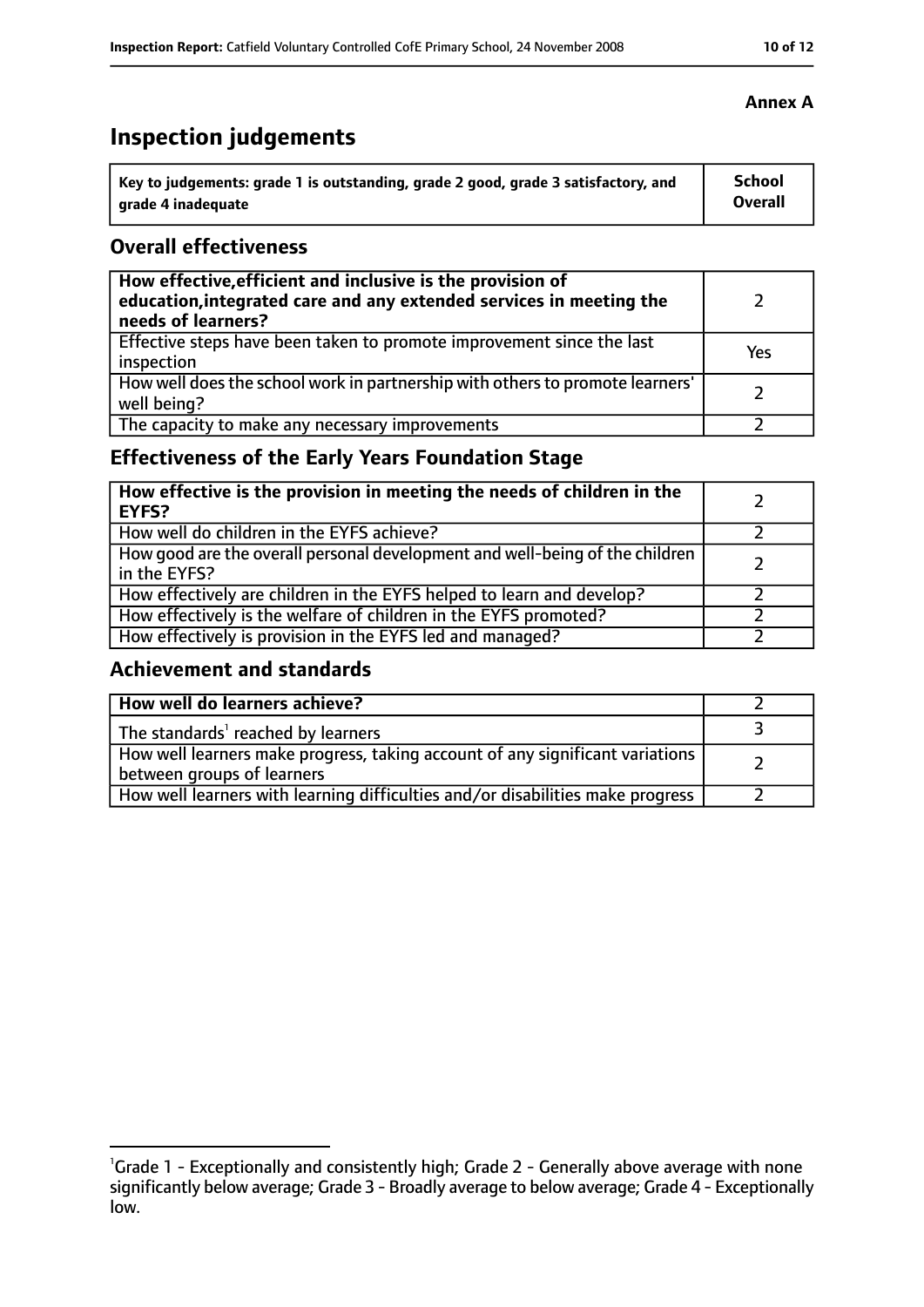# **Personal development and well-being**

| How good are the overall personal development and well-being of the<br>learners?                                 |  |
|------------------------------------------------------------------------------------------------------------------|--|
| The extent of learners' spiritual, moral, social and cultural development                                        |  |
| The extent to which learners adopt healthy lifestyles                                                            |  |
| The extent to which learners adopt safe practices                                                                |  |
| The extent to which learners enjoy their education                                                               |  |
| The attendance of learners                                                                                       |  |
| The behaviour of learners                                                                                        |  |
| The extent to which learners make a positive contribution to the community                                       |  |
| How well learners develop workplace and other skills that will contribute to<br>their future economic well-being |  |

# **The quality of provision**

| How effective are teaching and learning in meeting the full range of<br>learners' needs?              |  |
|-------------------------------------------------------------------------------------------------------|--|
| How well do the curriculum and other activities meet the range of needs and<br>interests of learners? |  |
| How well are learners cared for, quided and supported?                                                |  |

# **Leadership and management**

| How effective are leadership and management in raising achievement<br>and supporting all learners?                                              |     |
|-------------------------------------------------------------------------------------------------------------------------------------------------|-----|
| How effectively leaders and managers at all levels set clear direction leading<br>to improvement and promote high quality of care and education |     |
| How effectively leaders and managers use challenging targets to raise standards                                                                 |     |
| The effectiveness of the school's self-evaluation                                                                                               |     |
| How well equality of opportunity is promoted and discrimination eliminated                                                                      |     |
| How well does the school contribute to community cohesion?                                                                                      |     |
| How effectively and efficiently resources, including staff, are deployed to<br>achieve value for money                                          |     |
| The extent to which governors and other supervisory boards discharge their<br>responsibilities                                                  |     |
| Do procedures for safequarding learners meet current government<br>requirements?                                                                | Yes |
| Does this school require special measures?                                                                                                      | No  |
| Does this school require a notice to improve?                                                                                                   | No  |